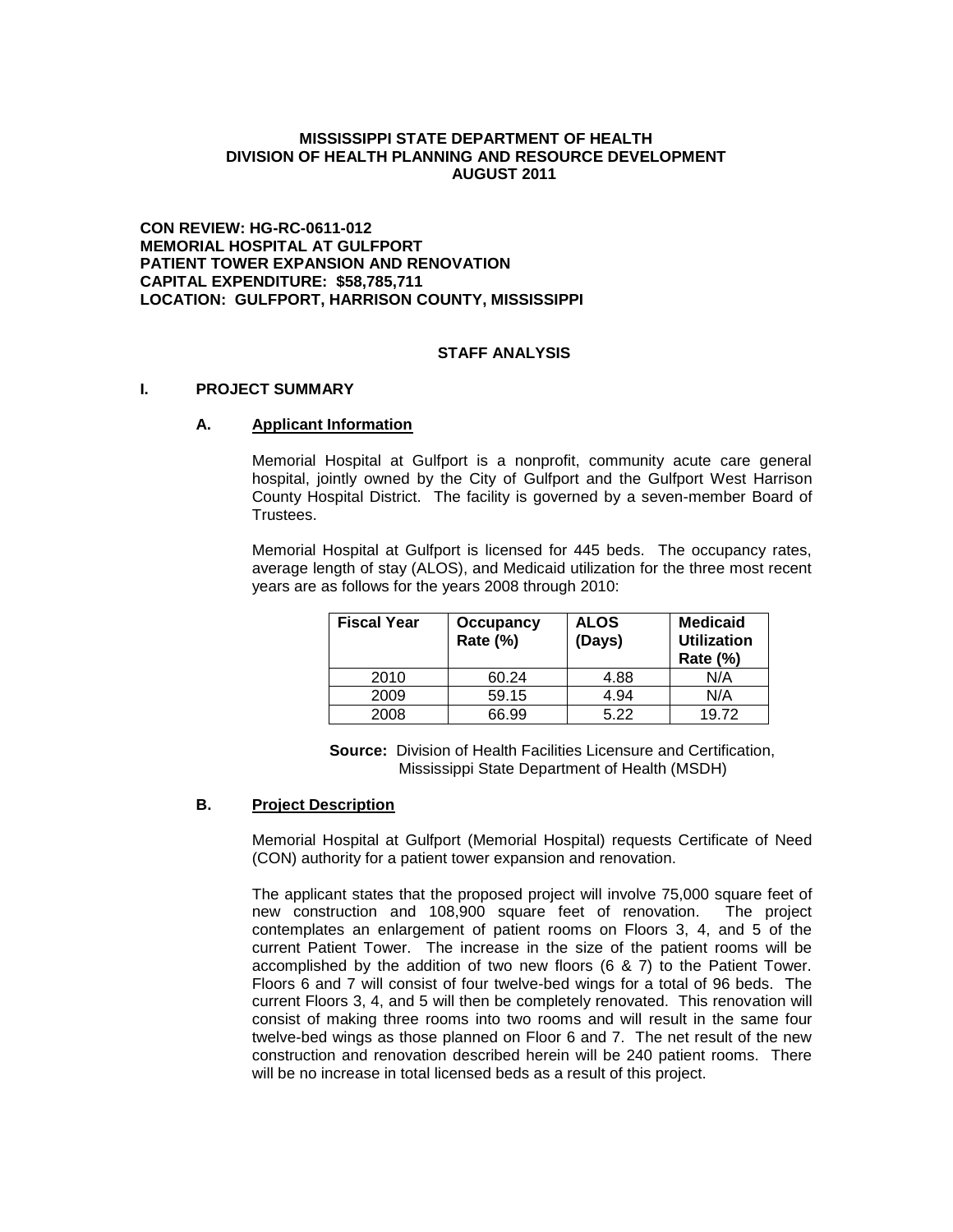(8/11) HG-RC-0611-012 Memorial Hospital at Gulfport Patient Tower Expansion and Renovation Page 2 of 10

All patient rooms will have an infrastructure for telemetry, and a progressive care unit will occupy one wing on the newly renovated fifth floor.

The applicant states that the proposed project will provide a new exterior for the Patient Tower and will correct current deficiencies in the brick veneer exterior by replacing it with a curtain wall. This renovation will allow for enhancements to fire protection in portions of the Patient Tower, and will provide for upgrades to aging mechanical, electrical and medical gas systems. With regard to current patient rooms, this project will allow the existing undersized patient rooms to be enlarged and modernized. Additionally, the current layout of the patient floors is inefficient for current patient care services and provides insufficient inpatient support space. The correction of these facility space and design deficiencies will provide appropriate space for the rendering of health care services and the infrastructure to appropriately support the space while greatly enhancing the patient experience at the Hospital.

The applicant projects an addition of 4.0 FTE personnel for the proposed project at an annual cost of \$200,000.00.

The total capital expenditure for the proposed project is \$58,785,711.

The MSDH Division of Health Facilities Licensure and Certification has approved the site for the proposed project.

If the proposed project is approved, the applicant asserts that the project shall commence by March 2012, and be completed by March 2016.

#### **II. TYPE OF REVIEW REQUIRED**

This project is reviewed in accordance with Section 41-7-191, subparagraph (1) (j) Mississippi Code 1972 Annotated, as amended, and duly adopted rules, procedures, plans, criteria, and standards of the Mississippi State Department of Health.

In accordance with Section 41-7-197(2) of the Mississippi Code of 1972 Annotated, as amended, any affected person may request a public hearing on this project within 20 days of publication of the staff analysis. The opportunity to request a hearing expires September 5, 2011.

#### **III. CONFORMANCE WITH THE STATE HEALTH PLAN AND OTHER ADOPTED CRITERIA AND STANDARDS**

#### **A. State Health Plan (SHP)**

The *FY 2011 Mississippi State Health Plan* contains criteria and standards which the applicant is required to meet before receiving CON authority for construction, renovation, and expansion. This application is in compliance with applicable criteria and standards.

#### **SHP Criterion 1- Need**

The proposed project requests approval of a Certificate of Need to be issued to Memorial Hospital at Gulfport for patient tower expansion and renovation. Components of this expansion/renovation involve patient room enlargement, exterior and interior renovation, and infrastructure modernization and efficiency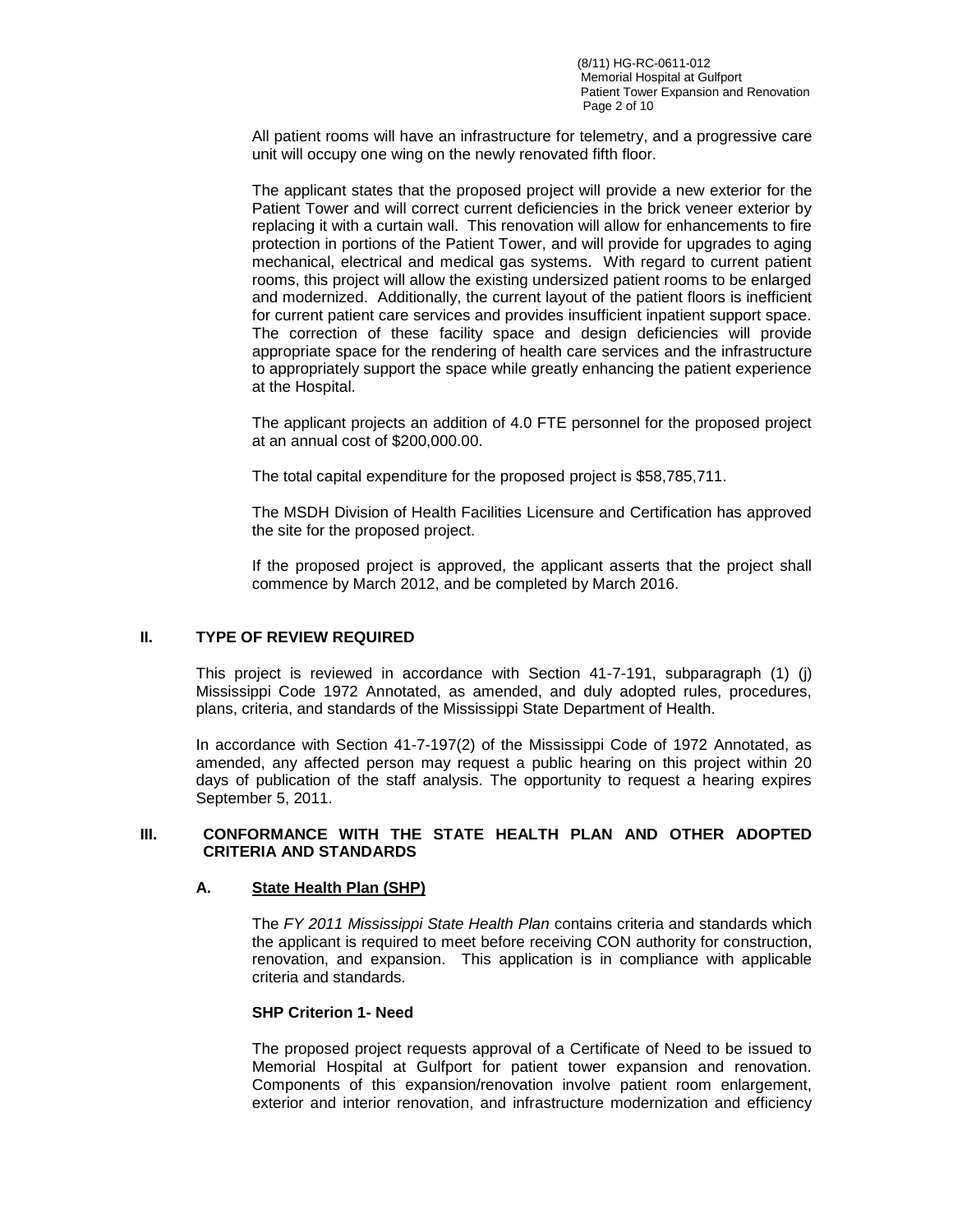improvements.

Memorial Hospital states that no new institutional health services or additional licensed beds are proposed as a part of the project.

## **SHP Criterion 2 - Bed Service Transfer/Reallocation/Relocation**

This criterion is not applicable to the proposed project.

# **SHP Criterion 3 - Charity/Indigent Care**

Memorial Hospital at Gulfport asserts that it will continue to provide a significant amount of indigent/charity care. Memorial Hospital affirmed that the hospital provided over \$70 million of indigent/charity care for FY 2010.

# **SHP Criterion 4 - Cost of Proposed Project**

- **a. Cost per Square Foot:** The applicant states that the proposed project consists of approximately 75,000 square feet of new construction at \$278.79 per square foot and 108,900 square feet of renovation at \$275.38 per square foot. The RSMeans Building Construction Cost Data, 2011 Edition states that the cost per square foot for construction of a hospital ranges from \$184- \$315. Therefore, Memorial Hospital at Gulfport estimated cost of \$278.79 per square foot of new construction is within the average cost when compared to hospital construction projects listed in the RSMeans Building Construction Cost Data, 2011 Edition. The RSMeans Building Construction Cost data, 2011 Edition does not compare costs of renovation projects. Memorial Hospital states that projects previously approved by MSDH have ranged from \$66.24 to \$319.15 in renovation costs per square foot, and from \$180.65 to \$402.78 in new construction costs per square foot. The applicant believes that this reflects that hospitals in the state are experiencing a broad range of construction costs, based on the particular circumstances of each project. Therefore, the applicant believes that their projected renovation cost of \$275.38 per square foot, and new construction cost of \$278.79 per square foot, fall within range of formerly approved projects by MSDH. The applicant affirms that Memorial Hospital has worked closely with project architects to present a cost estimate that is both reasonable and accurate.
- **b. Equipment Cost:** The applicant has projected total non-fixed costs of \$7,088,211 which calculates to 12.06% of the total capital expenditure. The applicant states that these costs are within a reasonable amount when compared with the equipment costs of other hospital construction and renovation projects approved by the MSDH. The applicant states that these costs are within a reasonable amount when compared with the equipment costs of other hospital construction and renovation projects approved by the MSDH.

## **SHP Criterion 5 - Floor Area and Space Requirements**

- **a.** The applicant asserts that the gross square footage of the proposed project for both the construction and renovation compares favorably with state and national norms for similar projects.
- **b.** The applicant asserts that this criterion is not applicable to the proposed project.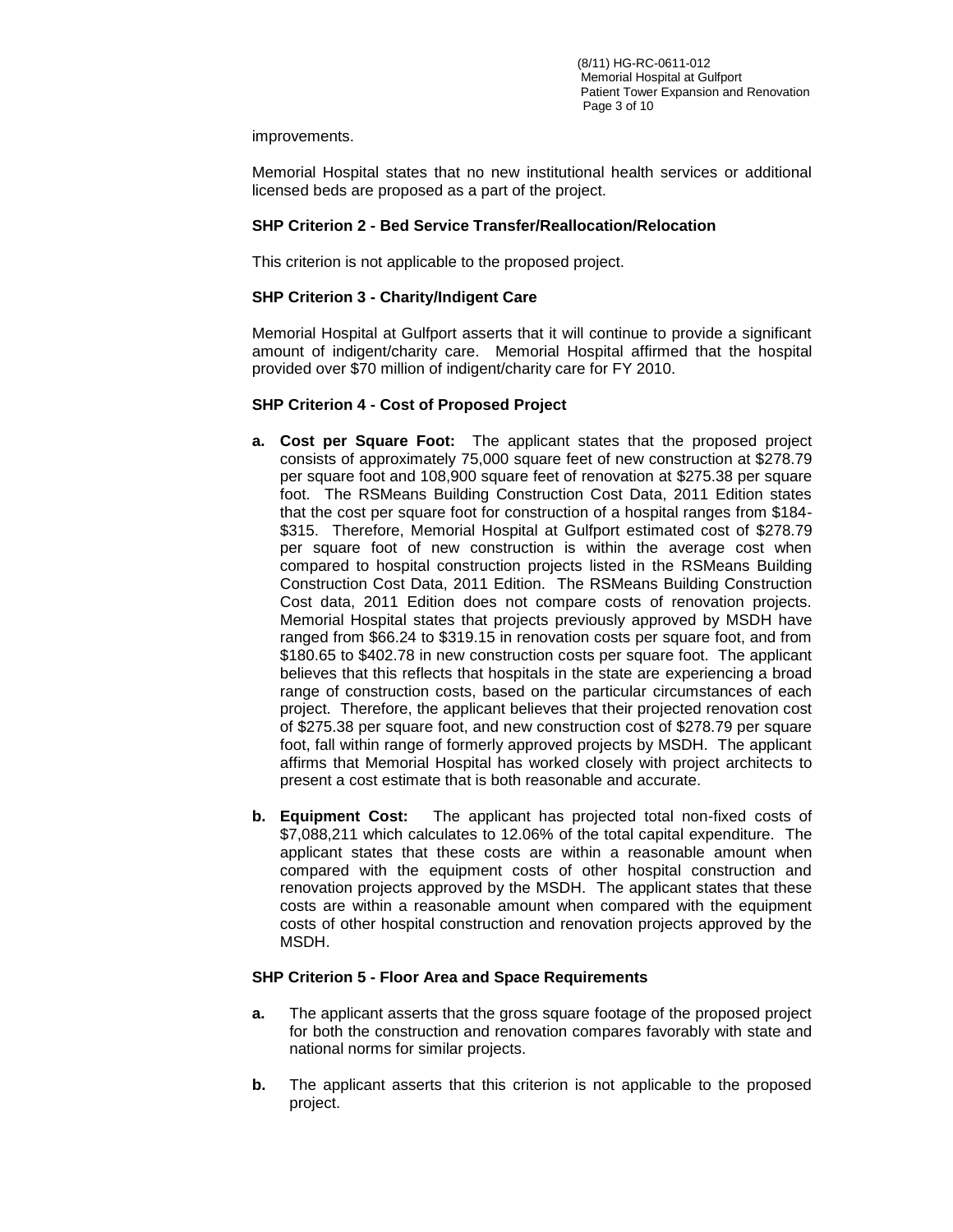**c.** The applicant asserts that this criterion is not applicable to the proposed project.

#### **SHP Criterion 6 - Renovation versus Replacement Facility**

The applicant affirms that the cost of the proposed construction/renovation project does not exceed 85% of the cost of a replacement facility.

#### **SHP Criterion 7 - Need for Service**

The applicant does not propose new services as a result of the proposed project.

#### **B. General Review (GR) Criteria**

Chapter 8 of the *Mississippi Certificate of Need Review Manual, May 1, 2010, Revision,* addresses general criteria by which all CON applications are reviewed. This application is in substantial compliance with general review criteria.

#### **GR Criterion 1 –** *State Health Plan*

The proposed project is consistent with the *FY 2011 State Health Plan*.

#### **GR Criterion 2 – Long Range Plan**

The applicant submits that the long range goal of the hospital is to provide high quality facilities and services to patients seeking health care services at Memorial Hospital at Gulfport. The applicant states that the proposed construction and renovation will encompass upgrades to aging structures and replacement of equipment; improvement of operational efficiencies; addition of two floors to the Patient Tower; enlargement of current patient rooms; improvement in fire protection and replacement of the brick veneer exterior of the Patient Tower; correction of facility space; design deficiencies and provision of an appropriate infrastructure to support the new space. The applicant believes that the proposed project once completed will significantly enhance the patient care provided at Memorial Hospital.

#### **GR Criterion 3 – Availability of Alternatives**

The applicant suggests that the hospital could have chosen not to construct or renovate space for the purpose of improving the Patient Tower. However, if this alternative were chosen, patients would continue to experience disruption in services resulting from operational inefficiencies and space configurations not conductive to efficient delivery of patient care.

The applicant believes that modernization of existing space as well as construction of new space on an as needed basis exhibits financially sound analysis for the provision of services in the most cost effective and efficient manner. According to the applicant, the proposed project will greatly benefit the patients of the service area, principally because of the enhancements to the facility and improvements in patient care.

The applicant suggests that the proposed project will foster improvements needed to provide high quality services and meet the changing trends in health care service delivery.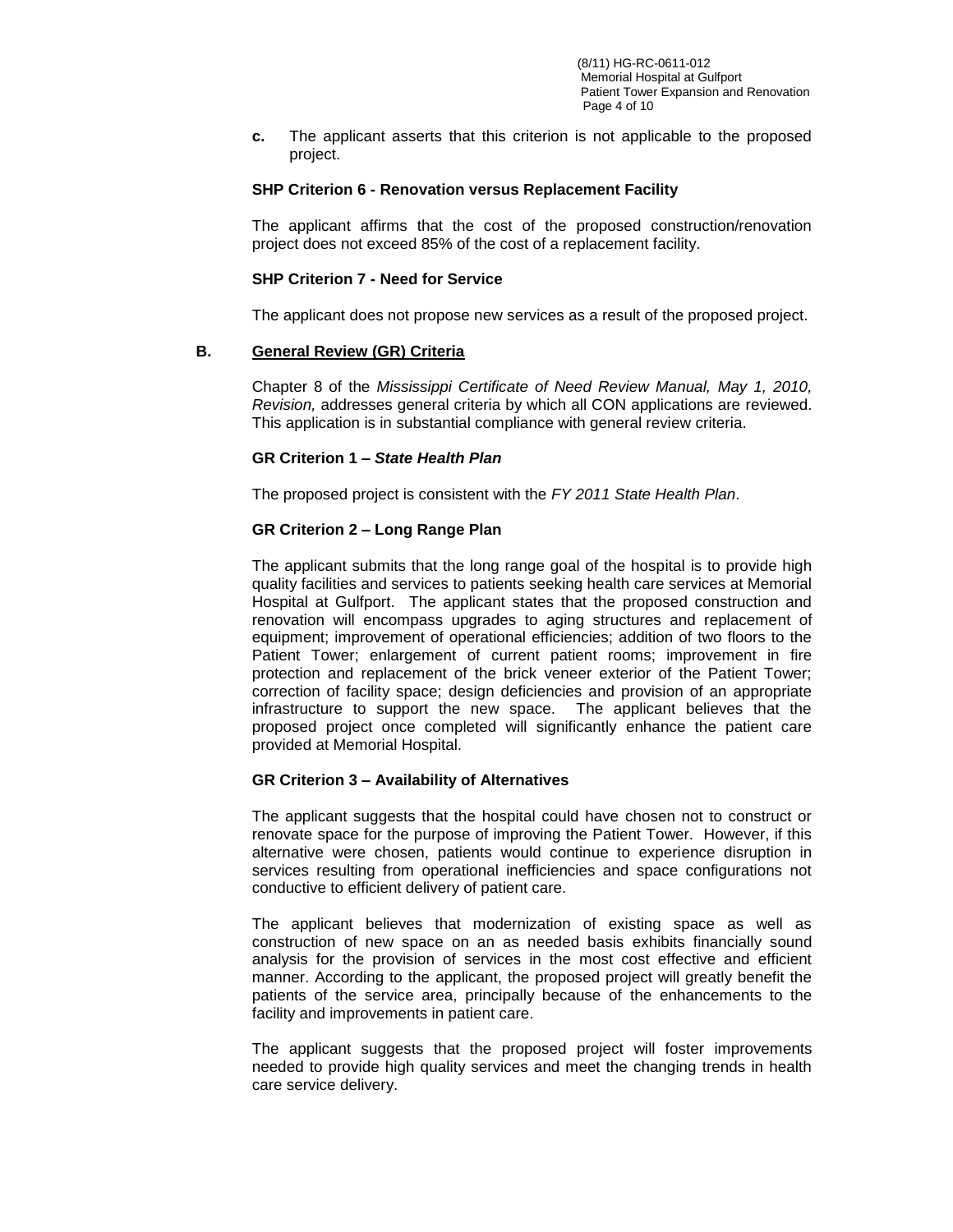The applicant concluded that the proposed project is the most efficient and cost effective method to meet the needs of the patients seeking services at Memorial Hospital.

## **GR Criterion 4 – Economic Viability**

Based on the applicant's three-year projected operating statement contained in the application, the applicant indicates a net operating income on the project of \$7,180,000 the first year 7,752,500 the second year, and 6,527,000 the third year of operation.

- **a. Proposed Charge:** The applicant states that the proposed charges and profit-loss projections are reasonable and consistent with the experience of comparable facilities.
- **b. Projected Levels of Utilization:** The applicant states that the projected levels of utilization for the hospital are consistent with the experience of comparable facilities in the service area and the state.
- **c. Project's Financial Feasibility Study:** The application contained a letter from the Vice President of Finance of Memorial Hospital at Gulfport attesting to the financial feasibility of the project.

# **GR Criterion 5 – Need for Project**

- **a. Access by Population Served:** The applicant affirms that all residents of the service area, in particular low income persons, racial and ethnic minorities, women, handicapped persons, and the elderly, will continue to have access to the facility.
- **b. Relocation of Services:** The applicant suggests that the proposed construction/renovation will enhance the service delivery of Memorial Hospital. The applicant states that this application does not entail the relocation of services.
- **c. Probable Effect on Existing Facilities in the Area:** The applicant asserts that the proposed project should have no adverse effect on existing facilities.
- **d. Community Reaction:** The application contained one letter of support for the proposed project.

## **GR Criterion 6 – Access to the Facility or Service**

- **a. Medically Underserved Population:** According to the applicant, all patients of the service area, including Medicaid recipients, charity/medically indigent patients, racial and ethnic minorities, women, handicapped persons, and the elderly, will have access to the services of the facility.
- **b. Performance in Meeting Federal Obligations:** The applicant submits that Memorial Hospital has no obligations under federal regulations requiring uncompensated care, community service, or access by minority/handicapped persons.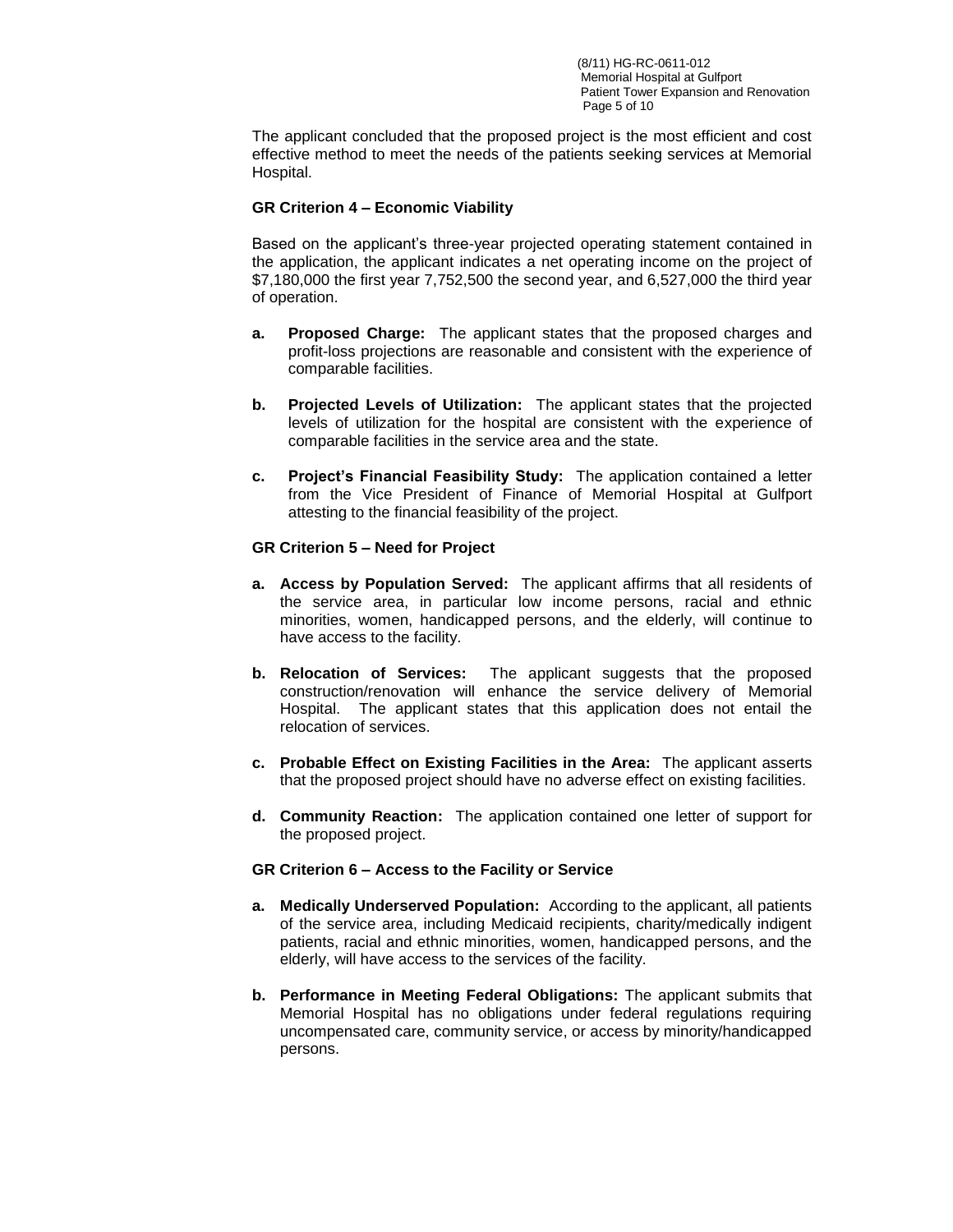**c. Unmet Needs to be Served by Applicant:** The applicant states that Memorial Hospital will be certified for participation in Medicare and Medicaid. The applicant affirms that no restrictions or advantages will be placed on care based on payor source, creed, national origin or disability.

The following table shows the projected estimated gross patient revenues of health care provided to charity/medically indigent patients for years one and two for the proposed project:

| <b>Gross Patient Revenue</b> |                     |                     |  |  |
|------------------------------|---------------------|---------------------|--|--|
| <b>Projected Year</b>        | <b>Charity Care</b> |                     |  |  |
|                              | \$38,375,500 (2.5%) | \$52,191,000 (3.4%) |  |  |
|                              | \$39,527,000 (2.5%) | \$53,757,670 (3.4%) |  |  |

The proposed facility will operate Monday through Sunday, 24 hours per day.

## **GR Criterion 7 – Information Requirement**

Ē

Memorial Hospital at Gulfport affirmed that it will record and maintain the information required by this criterion and make it available to the Mississippi State Department of Health within 15 business days of request.

# **GR Criterion 8 – Relationship to Existing Health Care System**

Memorial Hospital asserts that the proposed project will complement the existing health care facilities and services offered within the service area without adverse impact.

The applicant believes that once the proposed project is completed it will enhance the health care system by providing health care resources needed by the community. The applicant states that if the proposed project is not implemented, the result will be an adverse impact to patients seeking services at Memorial Hospital at Gulfport.

## **GR Criterion 9 – Availability of Resources**

The applicant states that Memorial Hospital has demonstrated a satisfactory staffing history. The applicant projects an addition of 4.0 FTE personnel for the proposed project at an annual cost of \$200,000.

The applicant affirms that Memorial Hospital will recruit needed personnel from its present recruiting efforts and affiliation arrangements.

## **GR Criterion 10– Relationship to Ancillary or Support Services**

The applicant asserts that any additional support or ancillary services needed as a result of the proposed project are available at the hospital through existing staff and resources. The applicant does not anticipate any changes in cost or charges as a direct result of the proposed project.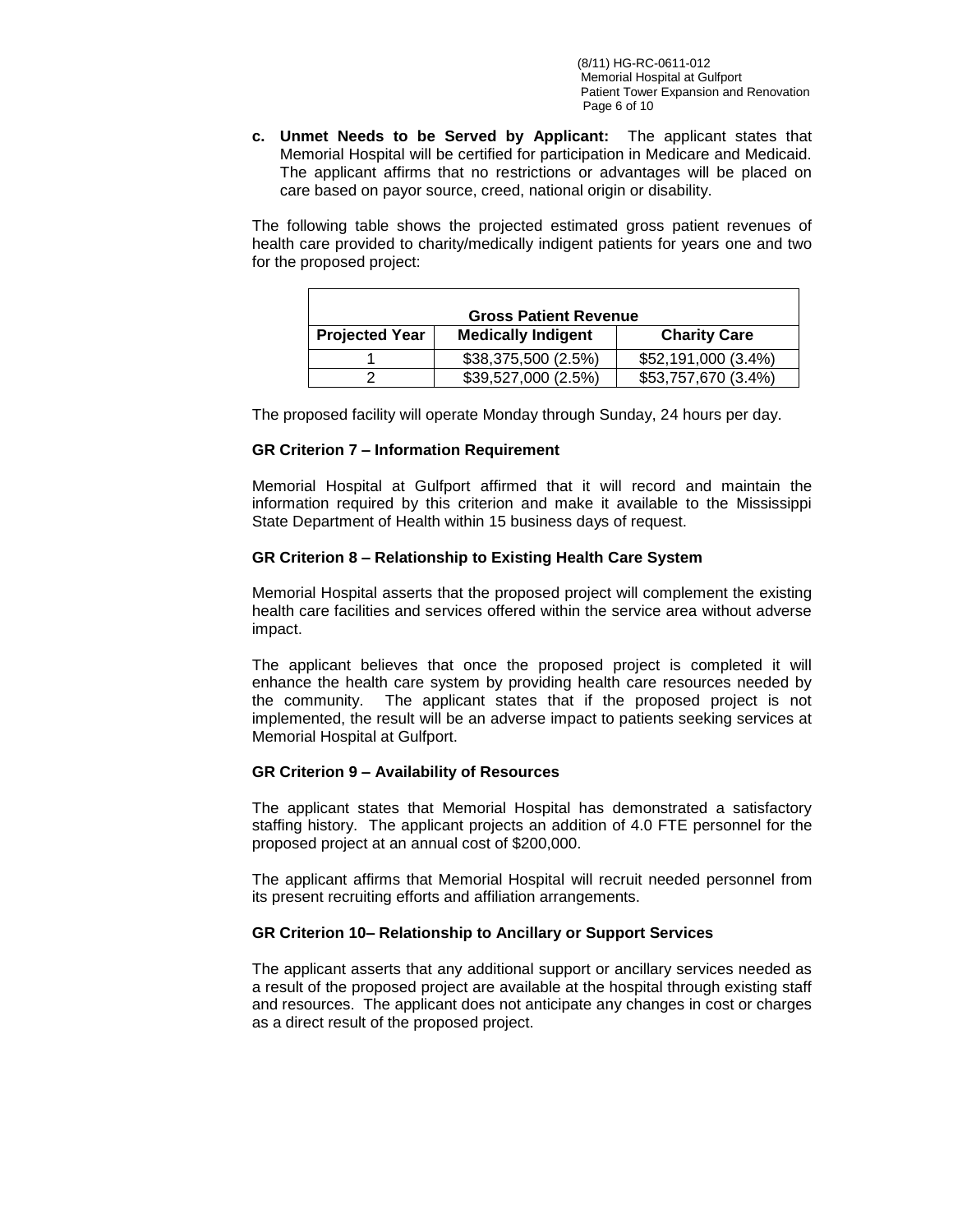## **GR Criterion 11 – Health Professional Training Programs**

According to the applicant, Memorial Hospital participates in health professional training programs and will continue to do so.

## **GR Criterion 12 – Access by Health Professional Schools**

The applicant affirms that Memorial Hospital at Gulfport has a track record of providing high quality health care services to their patients. Therefore, the applicant suggests that Memorial Hospital at Gulfport's proposed project can meet the clinical needs of health professional training programs.

# **GR Criterion 14 – Construction Projects**

- **a. Cost Estimate:** The application contains schematic drawings and a site plan of the project. In addition, the application contained a cost estimate from Blitch Knevel Architects.
- **b. Schematic Drawing:** The application contains a schematic drawing of the proposed project.
- **c. Space Allocations:** The applicant submits that space will conform to applicable local and state licensing standards.
- **d. New Construction Projects:** The applicant states that the proposed project consists of approximately 75,000 square feet of new construction.
- **e. Cost per Square Foot:** The proposed project consists of approximately 75,000 square feet of new construction at \$278.79 per square foot. The RSMeans Building Construction Cost Data, 2011 Edition states that the cost per square foot for new construction of a hospital ranges from \$184 - \$315. Therefore, Memorial Hospital at Gulfport estimated cost of \$278.79 per square foot of new construction is within the average cost when compared to hospital construction projects listed in the RSMeans Building Construction Cost Data, 2011 Edition. The RSMeans Building Construction Cost data, 2011 Edition does not compare costs of renovation projects.

## **GR Criterion 16 – Quality of Care**

Memorial Hospital at Gulfport believes that the construction and renovation contemplated by this CON proposal will significantly improve the quality of care and delivery of services in the imaging and emergency departments of the hospital.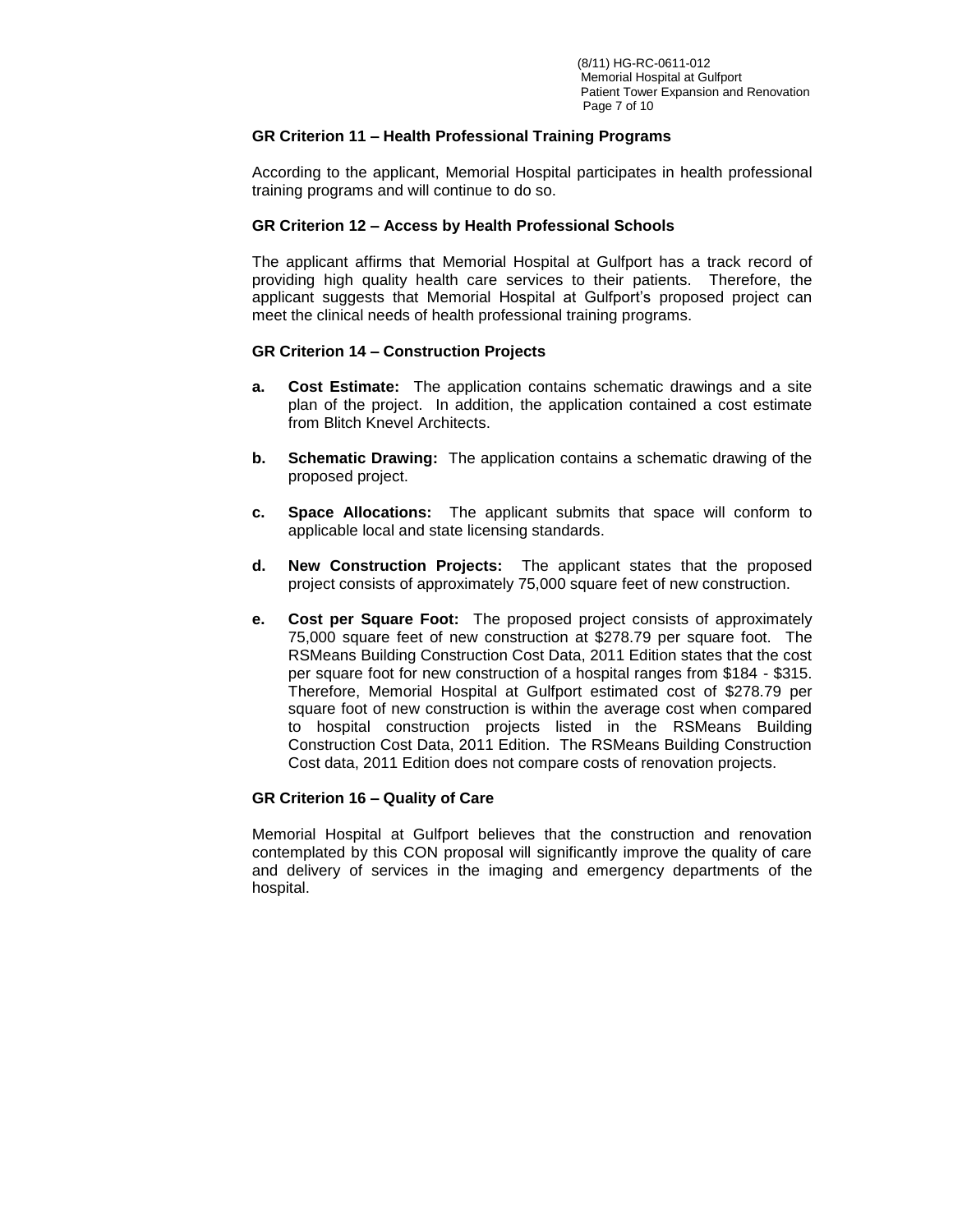(8/11) HG-RC-0611-012 Memorial Hospital at Gulfport Patient Tower Expansion and Renovation Page 8 of 10

# **IV. FINANCIAL FEASIBILITY**

## **A. Capital Expenditure Summary**

The total estimated capital expenditure is allocated as follows:

|    | Item                                      | <b>Cost</b>      | <b>Percentage of Total</b> |
|----|-------------------------------------------|------------------|----------------------------|
| a. | <b>Construction Cost - New</b>            | \$11,500,000     | 19.56%                     |
| b. | <b>Construction Cost - Renovation</b>     | \$27,500,000     | 46.78%                     |
| c. | Capital Improvements                      | \$<br>0          | 0.00%                      |
| d. | <b>Total Fixed Equipment Cost</b>         | 7,695,000<br>S   | 13.09%                     |
| е. | <b>Total Non-Fixed Equipment Cost</b>     | 7,088,211<br>\$. | 12.06%                     |
|    | <b>Land Cost</b>                          | \$<br>0          | 0.00%                      |
| g. | <b>Site Preparation Cost</b>              | \$<br>0          | 0.00%                      |
| h. | Fees (architectural, consulting, etc.)    | 3,202,500<br>\$  | 5.45%                      |
|    | Fees (legal and accounting)               | 50,000<br>\$     | 0.09%                      |
|    | <b>Contingency Reserve</b>                | \$<br>113,525    | 0.19%                      |
| k. | <b>Capitalized Interest</b>               | 1,000,000<br>\$  | 1.70%                      |
| Ъ. | Other (CON Purchase)                      | 750,000<br>\$    | 1.28%                      |
|    | <b>Total Proposed Capital Expenditure</b> | \$58,785,711     | 100%                       |

Memorial Hospital at Gulfport proposes to renovate and expand their current patient tower.

The applicant states that the proposed project consists of approximately 75,000 square feet of new construction at \$278.79 per square foot and 108,900 square feet of renovation at \$275.38 per square foot. The RSMeans Building Construction Cost Data, 2011 Edition states that the cost per square foot for construction of a hospital ranges from \$184-\$315. Therefore, Memorial Hospital at Gulfport estimated cost of \$278.79 per square foot of new construction is within the average cost when compared to hospital construction projects listed in the RSMeans Building Construction Cost Data, 2011 Edition. The RSMeans Building Construction Cost data, 2011 Edition does not compare costs of renovation projects.

The application contained a letter from the Vice President of Finance of Memorial Hospital at Gulfport attesting to the financial feasibility of the project.

## **B. Method of Financing**

The applicant intends to finance the proposed project with cash reserves.

## **C. Effect on Operating Cost**

The Three-Year Projected Operating Statement is presented in Attachment 1 of the staff analysis for the entire facility including the proposed project. The applicant submits that the proposed project will incur expenses of \$159,000 the first year, \$173,500 the second year and \$236,000 the third year. The proposed project is non-revenue producing.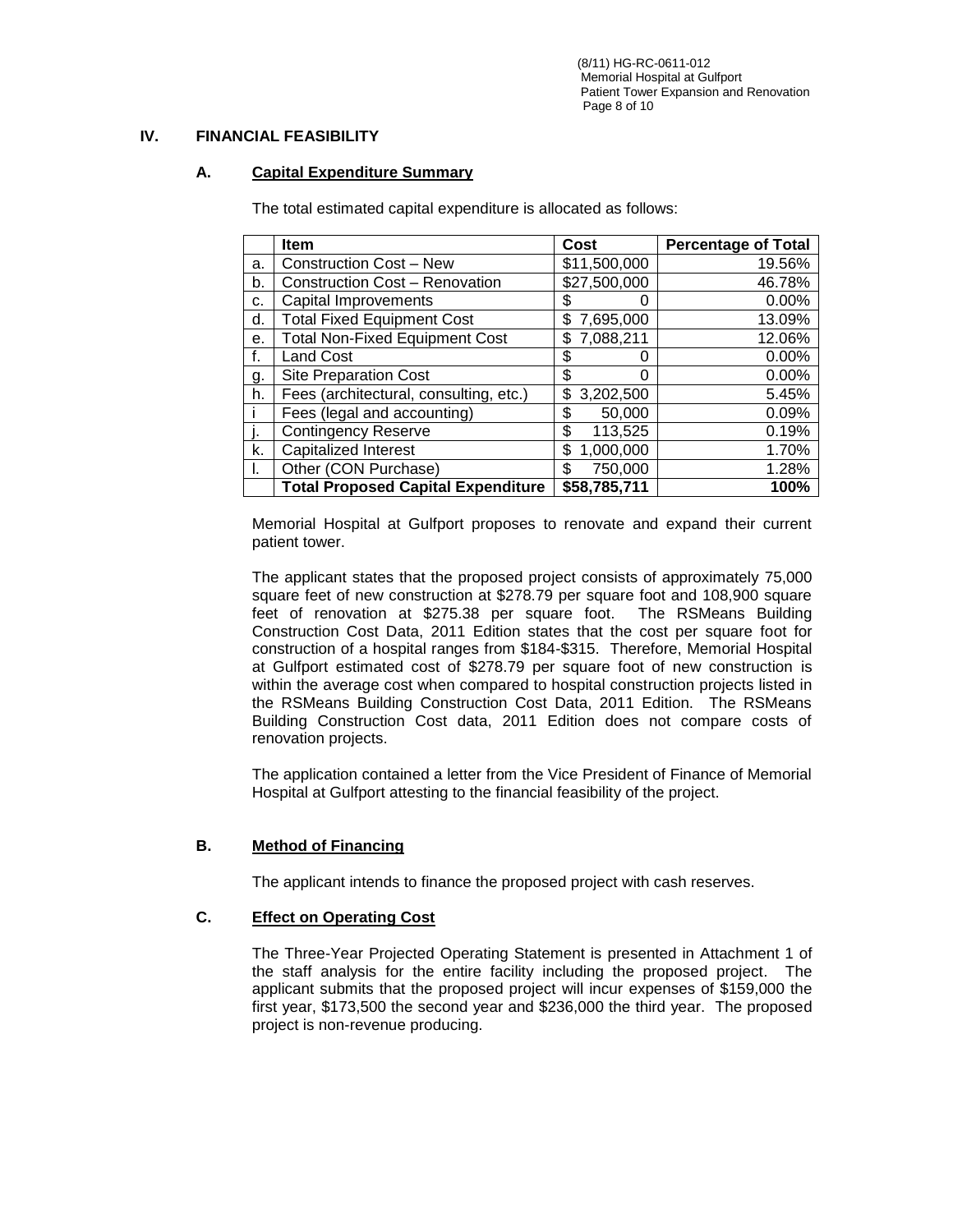# **D. Cost to Medicaid/Medicare**

| <b>Patient Mix by Payor</b> | <b>Utilization Percentage</b> | <b>First Year Revenue</b> |  |  |
|-----------------------------|-------------------------------|---------------------------|--|--|
| <b>Medicaid</b>             | 15%                           | 245.193.000               |  |  |
| <b>Medicare</b>             | 45%                           | 726.193.000               |  |  |
| Other                       | 40%                           | 659,454,000               |  |  |
| Total                       | 100%                          | \$1,630,840,000           |  |  |

The applicant's projection to third party payors is as follows:

# **V. RECOMMENDATIONS OF OTHER AFFECTED AGENCIES**

The Division of Medicaid was provided a copy of this application for comment. The Division of Medicaid states that based on their analysis the increased annual cost to Medicaid will be \$460,185 in inpatient hospital services. The Division of Medicaid affirms that any portion which may relate to outpatient services will be paid as outlined in the *2010 State Health Plan*. The Division of Medicaid opposes the proposed project.

# **VI. CONCLUSION AND RECOMMENDATION**

This project is in substantial compliance with the criteria and standards for the construction, renovation, expansion, capital improvements, replacement of health care facilities, and addition of hospital beds as contained in the *FY 2011 Mississippi State Health Plan;* Chapter 8 of the *Mississippi Certificate of Need Review Manual, May 1, 2010,* and all adopted rules, procedures, and plans of the Mississippi State Department of Health.

The Division of Health Planning and Resource Development recommends approval of this application submitted by Memorial Hospital at Gulfport for patient tower expansion and renovation.